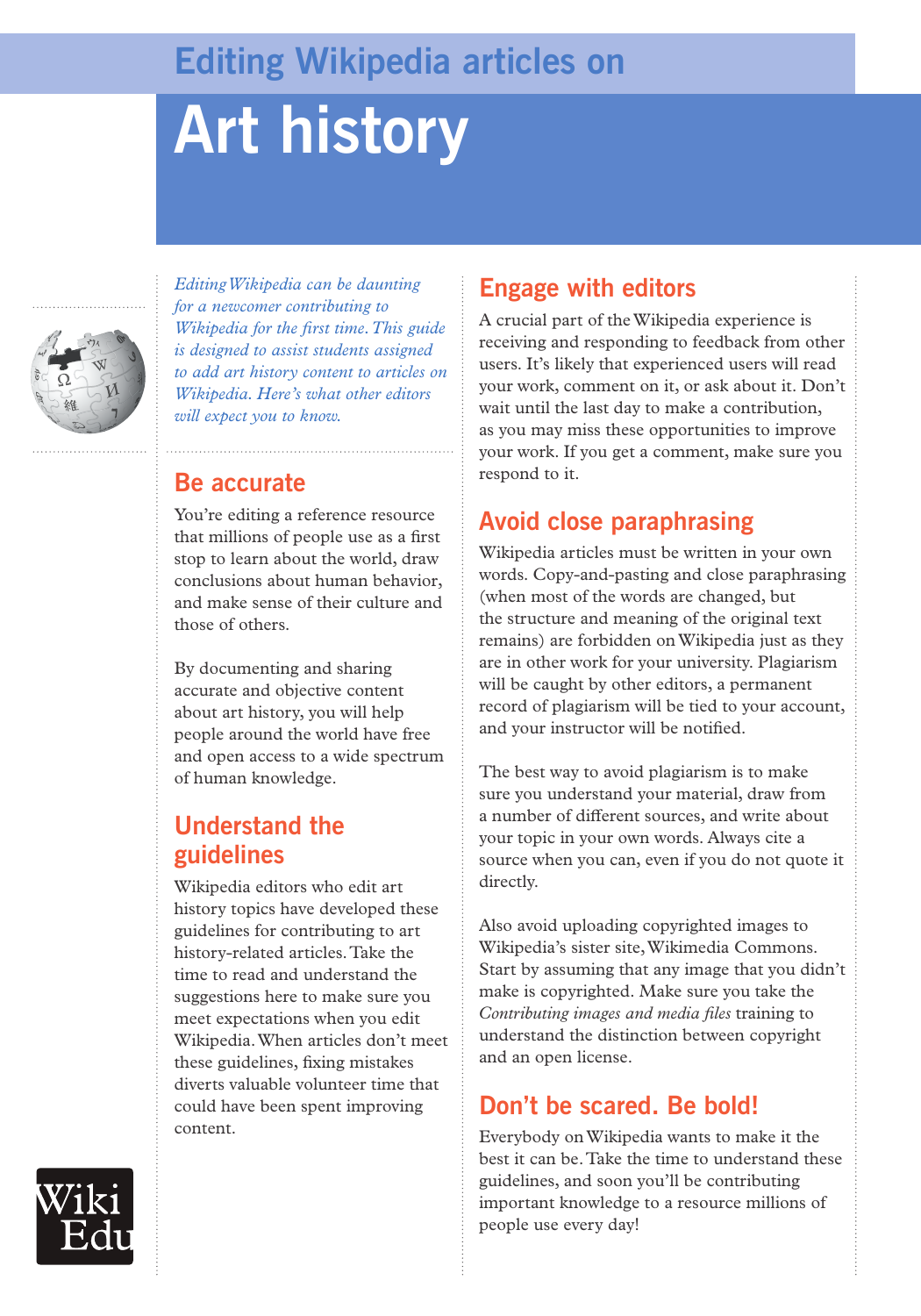#### **Finding a topic**

Make sure you have access to more than one good source that deals directly with your subject before you commit to it. If you decide to create a new article rather than improve an existing one, review notability guidelines at | *shortcut* WP:N .

#### **What's a shortcut?**

You can type text like this into Wikipedia's search bar to pull up specific pages that might otherwise be hard to find.

Consider creating or expanding articles about:

- A notable artist (women and artists of non-canonical identities tend to receive less coverage)
- An artistic period
- A work of art (sculpture and the decorative arts tend to receive less coverage on Wikipedia than painting does)
- A non-Western work of art or artist
- An art motif or technique

For more guidance, see the *Finding Your Article* training: wikiedu.org/finding-articles

## **Depicting information accurately**

On Wikipedia, your job is to present the facts. It is not to discuss your own interpretation of an artwork or an artist's choices. Instead, summarize what scholarly sources have already said and cite those sources. Be sure to give appropriate weight to aspects of your topic as reliable sources cover it. And resist the urge to connect multiple sources together to form an argument. See | *shortcuts* WP:NPOV and WP:NOR.

#### **Using reliable sources**

Unlike many academic papers you've written, a Wikipedia article calls for the use of secondary sources, rather than primary sources. The article you work on will provide a balanced overview of the scholarship around your topic. Before you spend too much time working on a *new* article, it's important to establish whether the subject has been covered by many reliable, secondary sources.

#### **Use these sources, if possible:**

- Books and textbooks about art history and related topics;
- Peer-reviewed journals found in databases like *JSTOR*, *Project Muse*, *Art Full Text*, or *Oxford Art Online*;
- Exhibition catalogues from well-known museums or galleries;
- Critics' reviews in national publications with a reputation for accuracy like *Artforum*, *The Art Newspaper*, *Arts Journal*, or *The New York Times.*
- Peer-reviewed art history websites such as *Smarthistory.org* or the Met Museum's *Heilbrunn Timeline of Art History*.

#### **Do not use these sources:**

- Social media posts
- Blogs
- Press releases

If you're unsure about your sources, ask your instructor for help or review the training: wikiedu.org/evaluating-articles

Detailed information about Wikipedia's sourcing guidelines is also available at | *shortcut* WP:RS .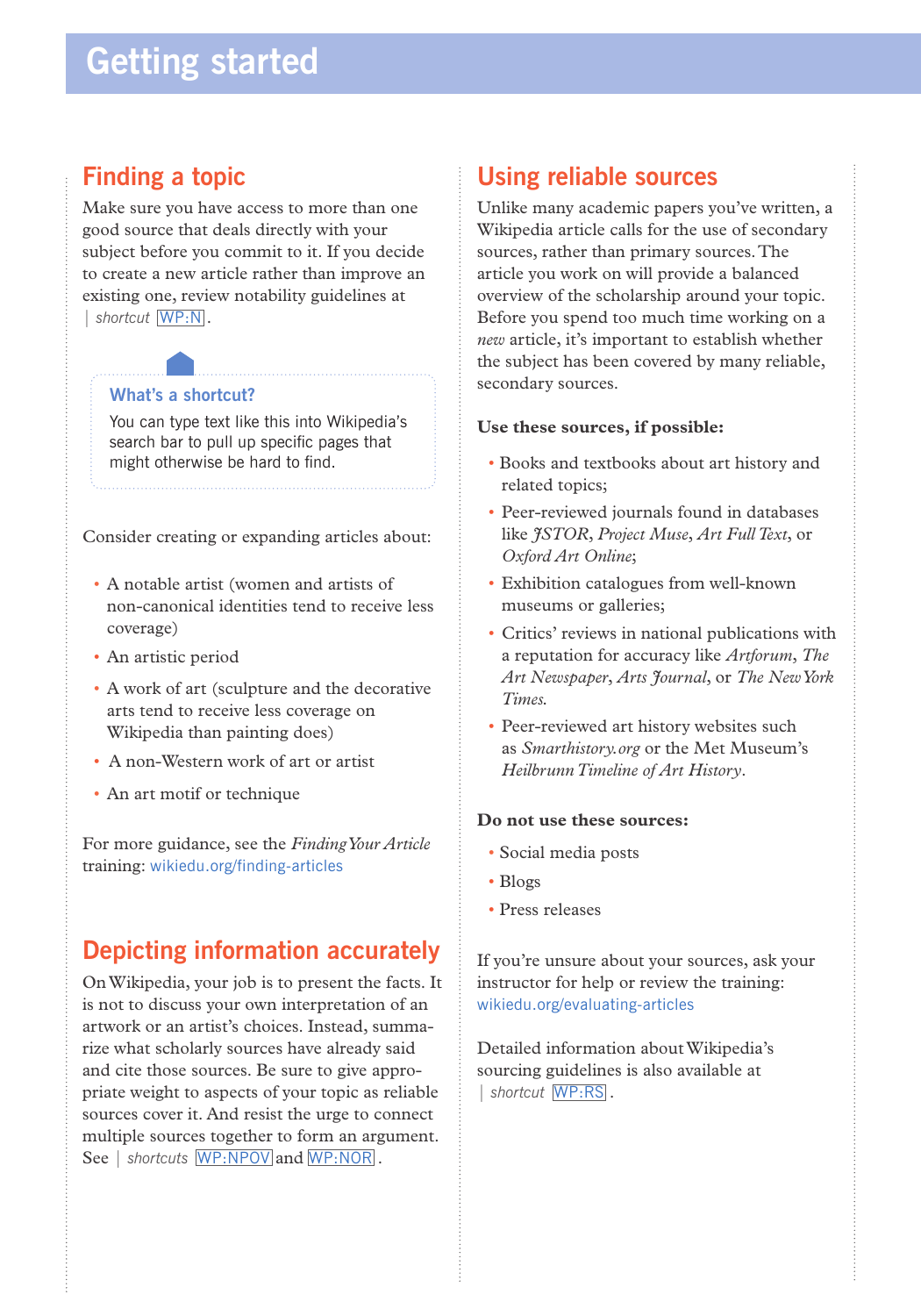## **Organizing your article**

Every article will be unique, but there are some general sections that readers and other editors will expect to see. Add, remove, or reorder these suggested sections as needed. The organization of your article might be affected by the type of art or artist you are writing about, the amount of resources and images available, and whether you are writing on a premodern or contemporary topic.

#### **Writing about an artist**

- Lead section (see WP:LEAD for help)
- Historical background and artistic training
- Well-known artworks
- Critical reception and exhibitions
- Interactions with or influence on other artists

Consult our handout about writing biographies, available at wikiedu.org/biographies

#### **Writing about a work of art**

- Lead section
- Visual analysis and subject matter
- Composition/style/material
- Historical background (details about its commission, production, and the artist)
- Reception

See | shortcut WP: VAMOS for a style guide, and the article for *An Experiment on a Bird in the Air Pump* for a good example.

#### **What is an infobox?**

An infobox provides a helpful overview of a topic. You've probably seen them at the top-right area of articles. It is not necessary to add an infobox, but if you want to do so, edit the page and select **Insert** > **Template**. Type "Infobox artist", "Infobox artwork", or another template and fill in as many fields as you can. For more information, search *Template:Infobox artist* on Wikipedia.

## **Uploading images of artwork**

High-quality images of relevant artwork can greatly enhance the value of your article for readers. Keep in mind, however, that most art is copyrighted for several decades after the death of the artist. Older works of art are generally free of copyright, and there is an enormous selection of images available for use on Wikipedia's sister site, Wikimedia Commons.

Images of two-dimensional art (such as paintings and photographs) that are "in the public domain" are themselves free of copyright for Wikimedia purposes. Images of threedimensional art (such as sculpture) have a different copyright created by the photographer. You can't publish a photo of artwork that is still in copyright (or sell a copy) without the explicit permission of the artist. However, many museums have released their photographs under free licenses.

Conventionally copyrighted images have a place on Wikipedia in cases of *fair use*, meaning:

- The work is historically significant and the image adds value to the article that words wouldn't.
- Use of the copyrighted work is for educational purposes only (i.e. not to sell something).
- Inclusion of the image adds valuable information to the article.
- The image is a low resolution version of the original.

Freely licensed images are uploaded through Wikimedia Commons. But when contributing non-free content to an article, you must upload directly through Wikipedia. For guidelines, see WP:NFCC.

When uploading an image, add a caption that identifies the artist (if known), the title of the artwork, the date, the materials and measurements, and its present location.